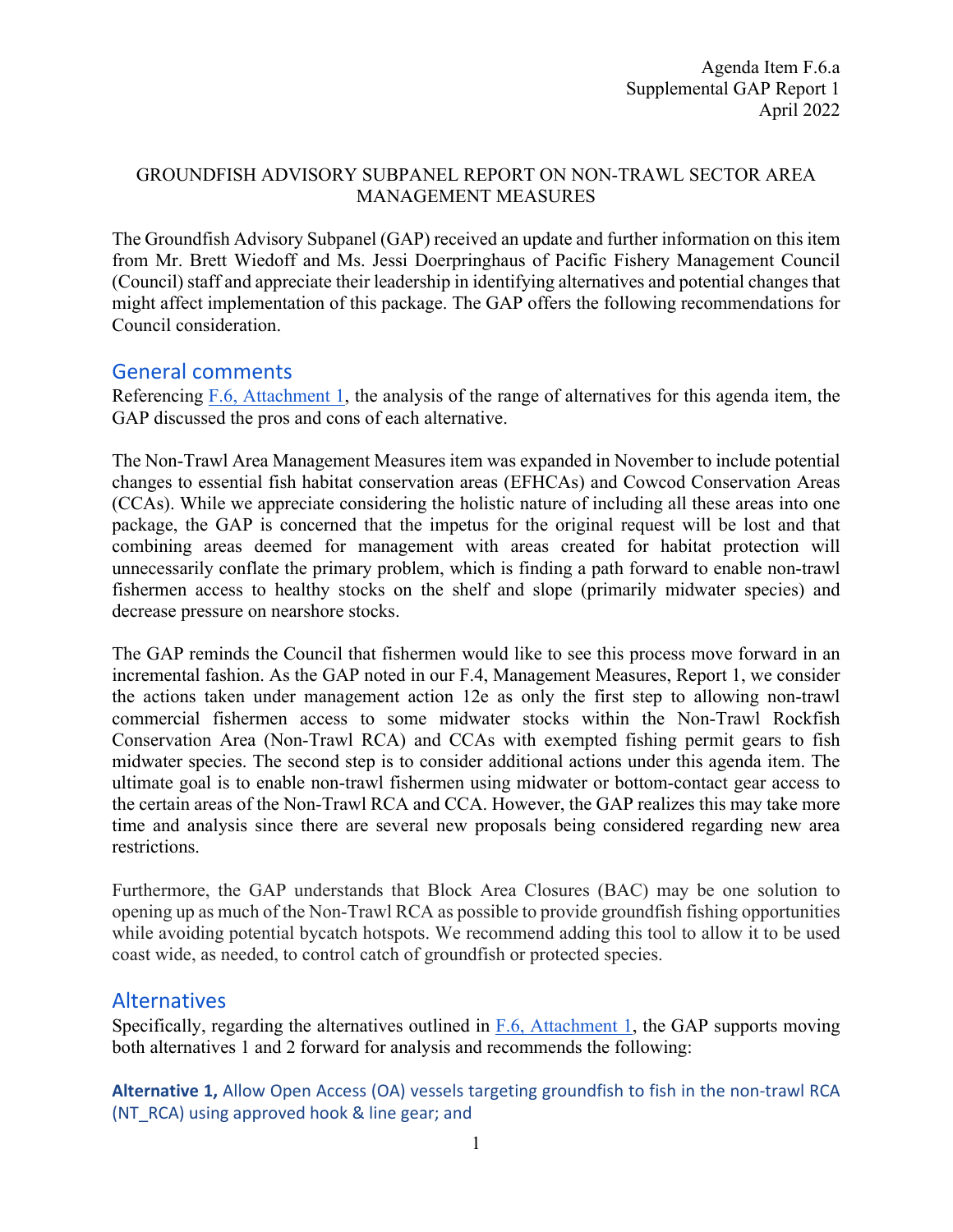### **Alternative 2,** Allow Limited Entry Fixed Gear (LEFG) vessels targeting groundfish to fish in the NT\_RCA using approved hook & line gear up to LEFG trip limits

The GAP supports both of these alternatives and to extend them to the U.S. Mexico border. This extension would align with action included in Agenda Item F.4, Management Measures, under Action Item 12e. It would also make it easier to apply to multiple fleets, although the GAP recognizes some fleets may not take advantage of these alternatives.

The GAP appreciate the inclusion of exploring the use of natural bait, other gear configurations, and the allowance of limited entry fixed gear vessels to fish up to their trip limits as part of these alternatives.

Furthermore, the GAP thinks it may be beneficial to fishermen in the limited entry trawl fishery using fixed gear (i.e., gear-switchers) to fish in the NT-RCA using their quota pounds. Therefore, we support inclusion of this option in the analysis.

#### **Alternative 3**, Reconfiguration of NT\_RCA boundaries:

The GAP fully supports moving the seaward boundary of the Non-trawl RCA line to 75 fathoms. Additionally, it is important to include the Pacific halibut directed commercial fishery access to those areas.

## **Sub Option 1**, Prohibit all bottom contact groundfish gear in groundfish EFHCAs that would otherwise be reopened under this action

The GAP has concerns with this option, which prohibits all bottom-contact fishing gears in groundfish EFH that would otherwise be reopened under this alternative. The GAP does not support changing the designation of any bottom trawl EFHCAs into bottom contact EFHCAs. There are very large bottom trawl EFHCAs such as the Eel River Canyon that have been open to bottom contact gear for many years. Non-trawl fishermen reiterate the goal of this action is to open more fishing opportunities, not take more away.

The GAP also reviewed the Oregon Department of Fish and Wildlife (ODFW) report under this agenda item. This approach seems reasonable for analysis but encourage potential inclusion of other industry-developed options for the west side of Heceta Bank, Rogue River Canyon and Cape Blanco off southern Oregon for future analysis.

The GAP understands we will be able to provide additional input for this alternative as the process moves forward. We expect a detailed analysis of each bottom trawl EFHCA that could be affected by reconfiguration of the Non-Trawl RCA. We suggest the analysis include a closer look and discussion of the type and extent of closures that could be developed and may be most appropriate for each bottom trawl EFHCA (i.e., should the area in question include a new bottom contact groundfish EFHCA, preserve the Non-trawl RCA similar to ODFW proposal, create or "turn on" Yelloweye Rockfish Conservation Areas, or create some other type of closure that is unique to the area).

#### **Alternative 4,** Remove the NT\_RCA:

The GAP does not support this alternative at this time but would like to move toward this action at a later date. As we noted above, it is important to move this action forward incrementally. **Alternative 5**, Repeal the Cowcod Conservation Areas For Commercial and Recreational Fisheries.